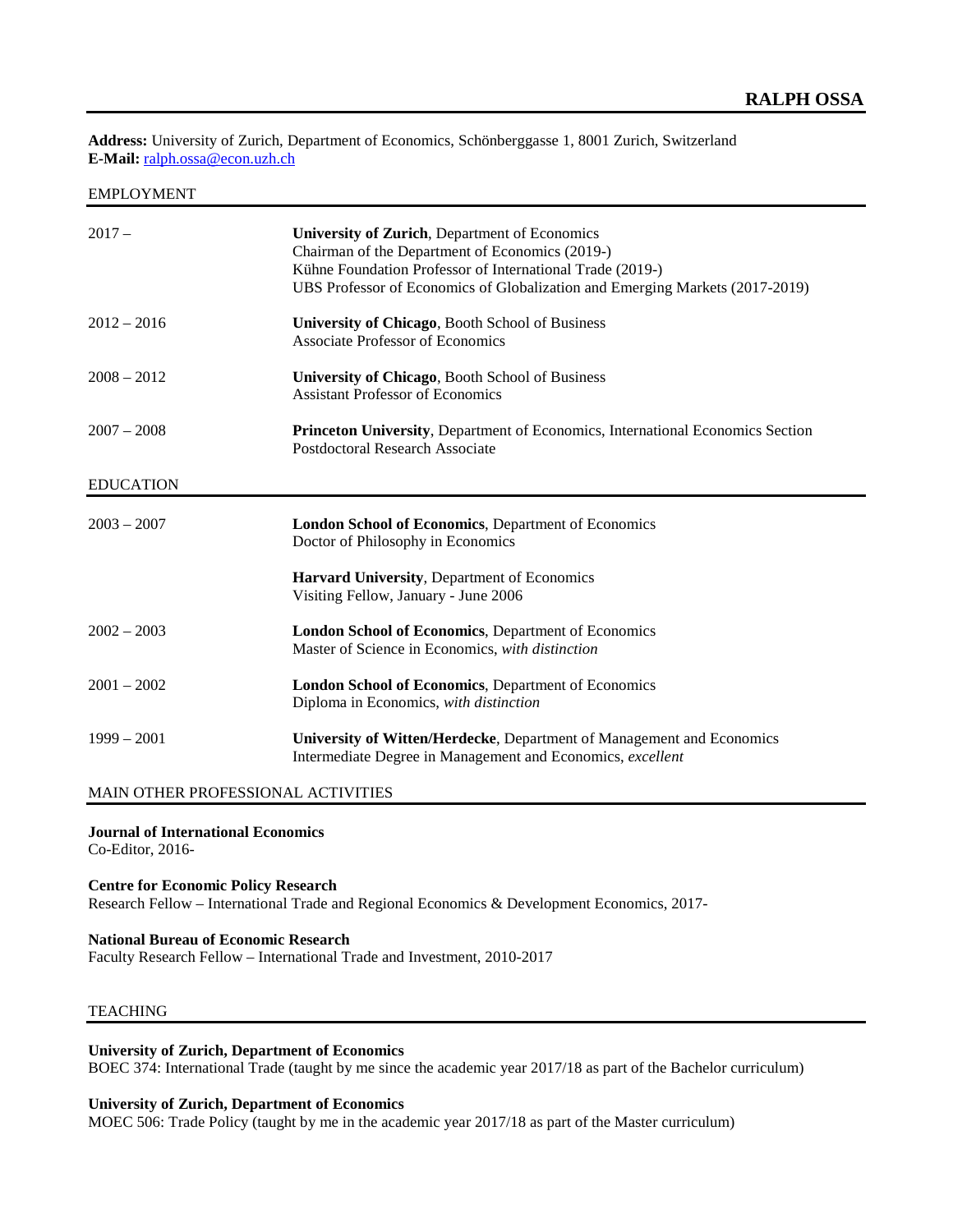### **University of Zurich, Department of Economics**

DOEC 748: International Trade (taught by me since the academic year 2017/18 as part of the PhD curriculum)

### **University of Chicago, Booth School of Business**

33501: International Commercial Policy (taught by me until the academic year 2016/17 as part of the MBA curriculum)

#### **University of Chicago, Department of Economics**

35101: Macroeconomics and Trade (co-taught by me until the academic year 2016/17 as part of the PhD curriculum)

#### **Graduate Students**

Asier Mariscal (2010), Daniel Gomez (2012), Hua Chai (2013), Seyed Ali Madanizadeh (2013), Adriaan Ten Kate (2014), Gunnar Heins (2016), Sihoon Nahm (2016), Elisa Giannone (2017), Yuan Mei (2018)

# AWARDS AND SCHOLARSHIPS

### **European Research Council**

Consolidator Grant (2019-2024)

### **American Economic Review**

Excellence in Refereeing Award (2011,2014)

### **University of Chicago, Booth School of Business**

Neubauer Family Faculty Fellow (2012/2013) John Huizinga Faculty Fellow (2010/2011)

**WTO Essay Award for Young Economists 2009** Winner

**Review of Economic Studies European Tour 2008** Participant

**Royal Economic Society** One-year Junior Fellowship (2006/2007)

#### **London School of Economics**

Departmental Award (2003/2004), Research Studentship (2004/2005 and 2005/2006), Teaching Prize (2005/2006)

#### **Economic and Social Research Council (ESRC)** Research Studentship (2004 - 2007)

**German National Academic Foundation (Studienstiftung des deutschen Volkes)** Regular scholarship (2000 - 2003), A.T. Kearney Scholarship (2001/2002)

### **German Academic Exchange Service (DAAD)** Scholarship (2002/2003)

#### RECENT CONFERENCE AND WORKSHOP PRESENTATIONS

**2019:** ASSA Atlanta, NYU, Yale, Stanford, IFN Stockholm, Canadian Economics Association (State of the Art Lecture), Swiss National Bank, Princeton (IES Summer Workshop), NBER Summer Institute, Harvard, Boston University, Bank of Spain, Bocconi, Lund

**2018:** ECARES Brussels, University of Tuebingen, University of Hohenheim, Banque de France, Aix-Marseille School of Economics, University of St. Gallen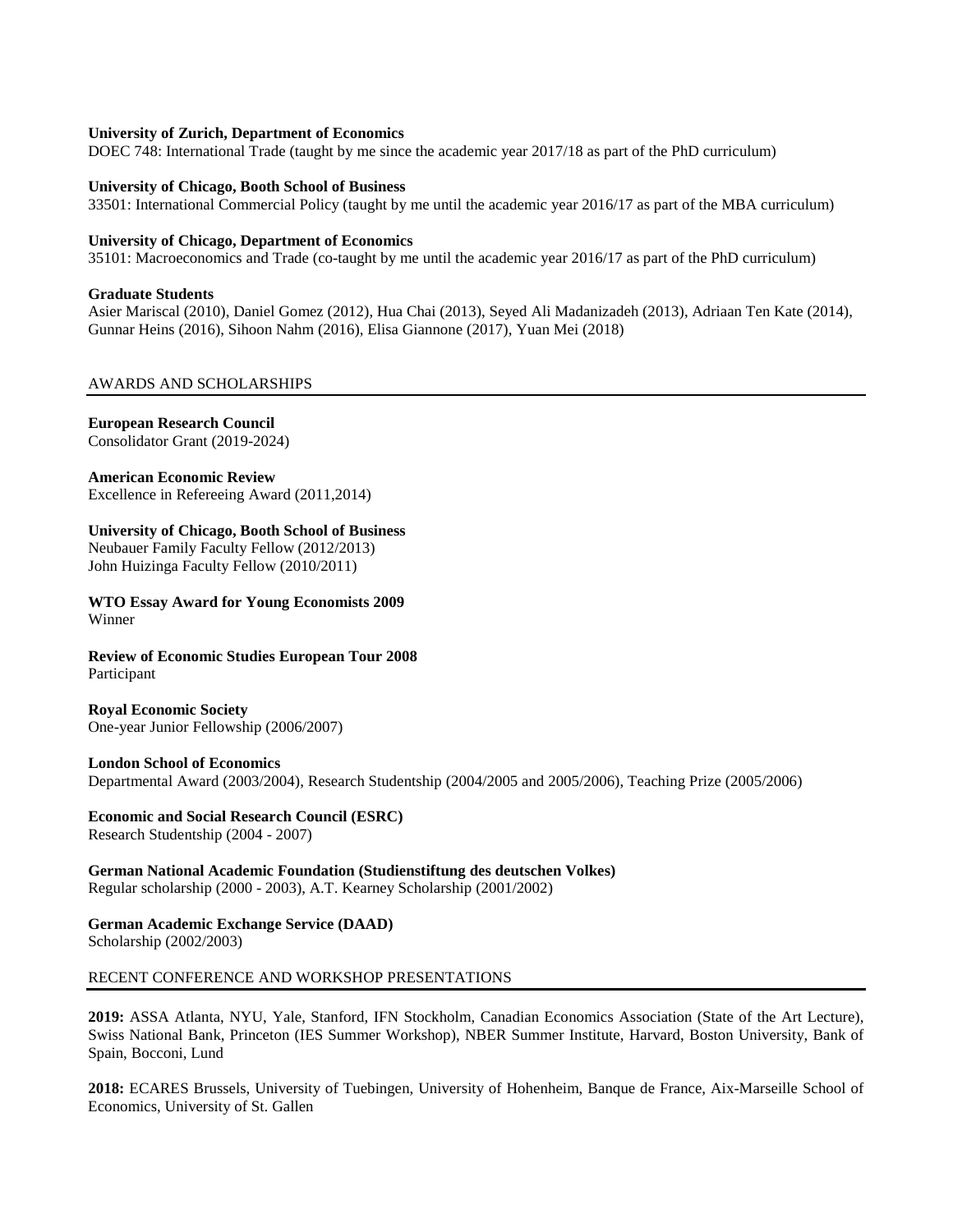**2017:** University of Oslo, Bocconi, University of Bern, University of Lausanne, University of Munich, Erasmus University Rotterdam, Georgetown University, University of Geneva, University of Edinburgh

**2016:** University of Zurich, Harvard University, Stanford University, Oxford University, London School of Economics, University of Bielefeld, NBER ITI Summer Institute, University of Nottingham (DEGIT conference), Princeton University

**2015:** De Paul University, Warwick University, NYU Abu Dhabi, Chicago Fed (CWIE meeting), Duke University (spatial equilibrium conference), University of Zurich, University of Chicago, Dartmouth College, UCLA, SED Warsaw, EEA Mannheim, UNC, Stanford (IGC conference), Stanford (ITI winter meeting), University of Chicago, CREI Barcelona, University of Munich (Christmas conference)

# RESEARCH

# **Published and Forthcoming Papers:**

- "A "New Trade" Theory of GATT/WTO Negotiations" *Journal of Political Economy* 119(1):122-152, February 2011
- "Profits in the "New Trade" Approach to Trade Negotiations" *American Economic Review*, Papers and Proceedings, 102(3): 466-469, May 2012
- "A Gold Rush Theory of Economic Development" *Journal of Economic Geography* 13(1): 107-117, January 2013
- "Market Size, Division of Labor, and Firm Productivity" (with Thomas Chaney) *Journal of International Economics* 90(1): 177-180, May 2013
- "Trade Wars and Trade Talks with Data" *American Economic Review* 104(12): 4104-46, December 2014
- "Why Trade Matters After All" *Journal of International Economics* 97(2): 266-277, November 2015
- "A Global View of Productivity Growth in China" (with Chang-Tai Hsieh) *Journal of International Economics* 102: 209-224, September 2016
- "Quantitative Models of Commercial Policy" In: Bagwell, K. and R. Staiger. 2016. *Handbook of Commercial Policy.* Amsterdam, 207-260.
- "Accounting for the New Gains from Trade Liberalization" (with Chang-Tai Hsieh, Nicholas Li, and Mu-Jeung Yang) *Journal of International Economics*, forthcoming

# **Working Papers:**

- "A Quantitative Analysis of Subsidy Competition in the U.S." Also available as *NBER Working Paper* 20975, March 2018 (R&R at *Journal of Public Economics*)
- "Disputes in International Investment and Trade" (with Robert Staiger and Alan Sykes) Also available as *NBER Working Paper* 27012, June 2020
- "Are Trade Agreements Good for You?" (with Giovanni Maggi) Also available as *NBER Working Paper* 27252, May 2020